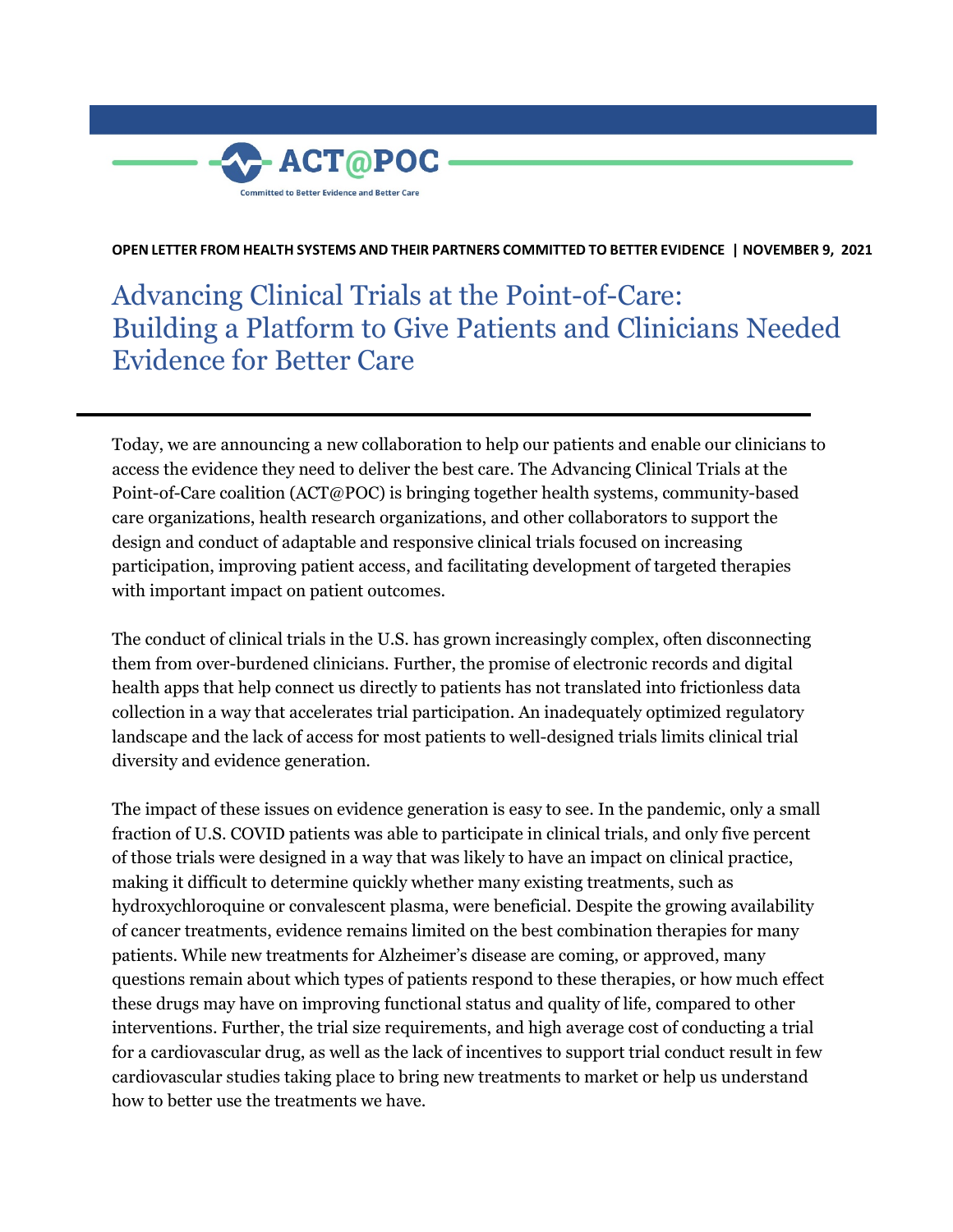Congress and federal agencies have taken steps to improve clinical trial capacity and effectiveness. The National Institutes of Health (NIH) implemented the Accelerating COVID-19 Therapeutic Interventions and Vaccines (ACTIV) initiative, which is investigating several promising COVID-19 therapeutics using innovative trial designs. However, due to a complex set of issues, some of the most practical and community-based ACTIV trials have not achieved broad and diverse patient participation. It is critical to connect these well-intentioned efforts to more effective engagement of health systems and practicing providers, well beyond the academic setting.

ACT@POC seeks to complement those efforts and address these challenges. The ACT@POC coalition will identify practical steps to implement well-designed, large-scale clinical trials that meet patients where they are – in the community, at the point of care with their clinicians. The coalition is committed to changing the culture of participation in trials in a variety of clinical settings.

ACT@POC will support larger-scale, more efficient clinical trials by:

**Engaging practicing clinicians in a broader range of care settings,** to obtain much greater clinical trial participation, so research will reflect large and diverse patient populations who are typically less represented in clinical research.

**Supporting the development and adoption of tools** that enable straightforward data collection from electronic data systems used to support and improve routine clinical care, to limit the burdens and maximize the benefits for practicing health care workers.

**Collaborating with clinical trial design leaders**, regulators, funders, sponsors, and other stakeholders **to assure that clinical trial design features are fit for purpose** with relatively simpler design and data collection requirements for products where mechanisms and safety issues are better understood.

**Supporting the enrollment of diverse trial participants** through broader participation in effective trials. The lack of representation in clinical trials continues to magnify health disparities. Without sufficient representation, optimal prevention, diagnosis, and treatment decisions cannot be made.

**Enhancing an existing and emerging platform trials** in areas of unmet need (i.e., registry-based trials that assess multiple therapeutics simultaneously) to enable meaningful, large-scale trials that maximize learning from patient participation and minimize burden on participating hospitals, clinicians, and patients while collecting adequately reliable data.

**Improving technology supports and capabilities** to conduct large-scale studies over time, enabling increasingly streamlined trial participation and supporting care improvement.